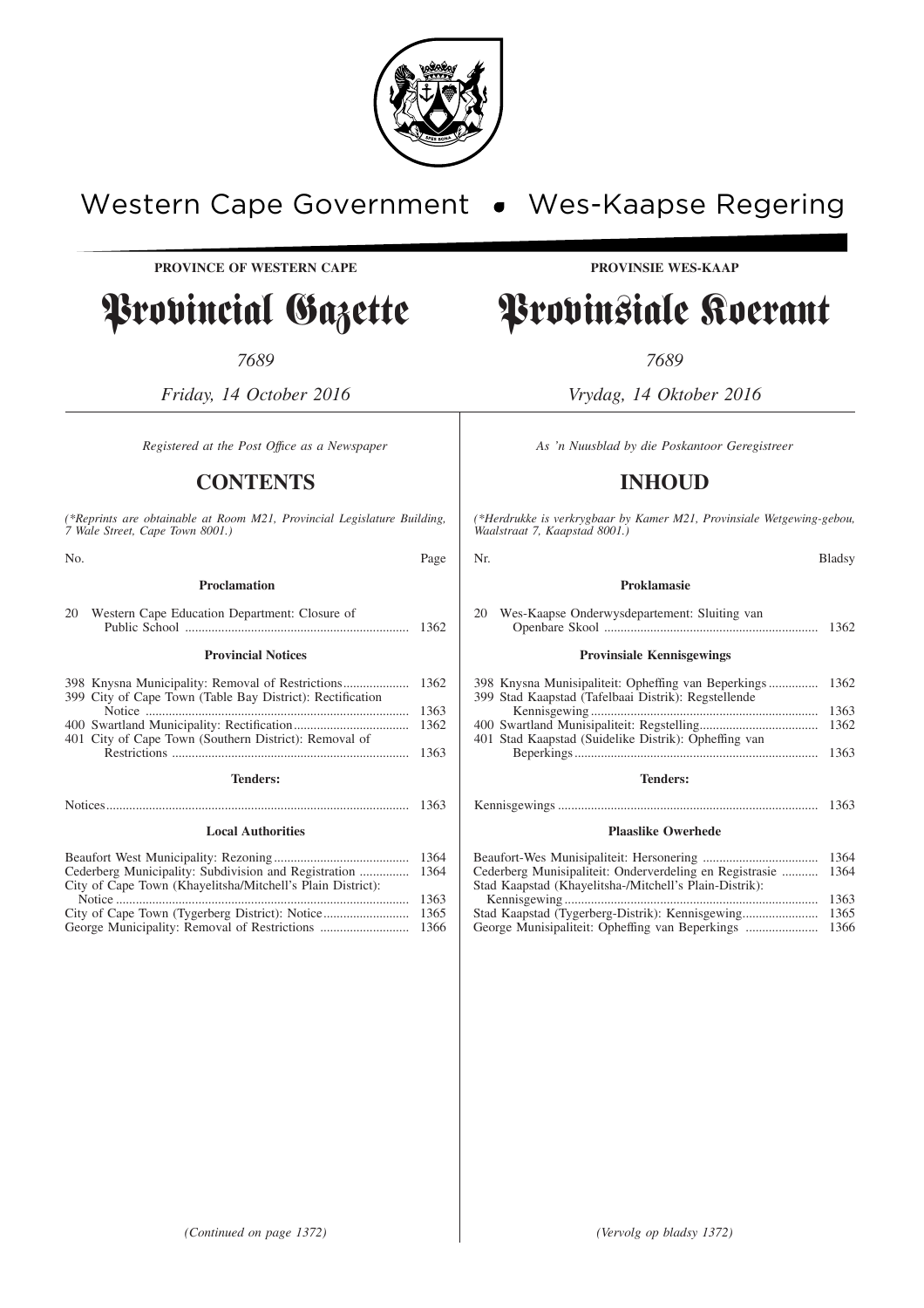#### **PROCLAMATION**

#### **WESTERN CAPE EDUCATION DEPARTMENT**

#### **NO. 20/2016**

#### **CLOSURE OF PUBLIC SCHOOL**

Under the powers vested in me by Section 33 of the South African Schools Act, 1996 (Act 84 of 1996), and after careful consideration and deliberation of the consequences which such a decision may have for the learners, educators and school community, I, Deborah Schäfer, Member of the Provincial Cabinet responsible for Education: Western Cape, hereby declare the closure of Kliprivier DRC Primary School on 31 September 2016.

Signed at Cape Town this 5th day of October 2016



**DEBORAH SCHÄFER MEMBER OF THE PROVINCIAL CABINET RESPONSIBLE FOR EDUCATION: WESTERN CAPE**

#### **PROVINCIAL NOTICE**

The following Provincial Notices are published for general information.

ADV. B. GERBER, DIRECTOR-GENERAL

Provincial Legislature Building, Wale Street. Cape Town.

P.N. 398/2016 14 October 2016

**PROVINSIALE KENNISGEWING**

Die volgende Provinsiale Kennisgewings word vir algemene inligting gepubliseer.

ADV. B. GERBER, DIREKTEUR-GENERAAL

Provinsiale Wetgewer-gebou, Waalstraat, Kaapstad.

**KNYSNA MUNICIPALITY**

REMOVAL OF RESTRICTIONS ACT, 1967 (ACT 84 OF 1967)

I, Bulelwa Nkwateni, in my capacity as Chief Land Use Management in the Department of Environmental Affairs & Development Planning: Western Cape, acting in terms of the powers contemplated by section 2(1) of the Removal of Restrictions Act, 1967 (Act 84 of 1967), duly delegated to me in terms of section 1 of the Western Cape Delegation of Powers Law, 1994, and on application by the owner of Erf 2057, Sedgefield, removes condition D. 8. as contained in Deed of Transfer No. T. 15292 of 2010.

P.N. 400/2016 14 October 2016

#### **RECTIFICATION**

#### **SWARTLAND MUNICIPALITY**

#### REMOVAL OF RESTRICTIONS ACT, 1967 (ACT 84 OF 1967)

Notice is hereby given that the Minister of Environmental Affairs and Development Planning, properly designated as Competent Authority in terms of paragraph (a) of State President Proclamation No. 160 of 31 October 1994, in terms of section 2(1) of the Removal of Restrictions Act, 1967 (Act 84 of 1967), duly delegated to me in terms of section 1 of the Western Cape Delegation of Powers Law, 1994, and on application by the owners of Erf 745, Yzerfontein, removes conditions 3., 6.(a), 6.(b) and 8. and amends condition B.7. contained in Deed of Transfer No. T. 39429 of 2002 to read as follows:

''Geen direkte voertuigtoegang vanaf hierdie erf tot die aangresende pad aan sy suidelike grens sal toegelaat word nie en hierdie erf sal ook onderworpe wees aan 'n **2m** boulyn vanaf genoemde pad.''

P.N. No. 393 of 7 October 2016 is hereby cancelled.

#### **PROKLAMASIE**

#### **WES-KAAPSE ONDERWYSDEPARTEMENT**

#### **NO. 20/2016**

#### **SLUITING VAN OPENBARE SKOOL**

Kragtens die bevoegheid aan my verleen deur artikel 33 van die Suid-Afrikaanse Skolewet, 1996 (Wet 84 van 1996), en na deeglike oorweging van die gevolge wat sodanige besluit vir die leerders, opvoeders en skoolgemeenskap mag hê, verklaar ek, Deborah Schäfer, Lid van die Provinsiale Kabinet verantwoordelik vir Onderwys: Wes-Kaap, hiermee dat Primêre Skool Kliprivier NGK op 30 September 2016 sluit.

Geteken te Kaapstad op hede die 5de dag van Oktober 2016



**DEBORAH SCHÄFER LID VAN PROVINSIALE KABINET VERANTWOORDELIK VIR ONDERWYS: WES-KAAP**

#### **ISAZISO SEPHONDO**

Esi saziso silandelayo sipapashelwe ukunika ulwazi ngokubanzi.

ADV. B. GERBER, UMLAWULI-JIKELELE

ISakhiwo sePhondo, Wale Street, eKapa.

P.K. 398/2016 14 Oktober 2016

#### **KNYSNA MUNISIPALITEIT**

WET OP OPHEFFING VAN BEPERKINGS, 1967 (WET 84 VAN 1967)

Ek, Bulelwa Nkwateni, in my hoedanigheid as Hoof Grondgebruiksbestuur Reguleerder in die Departement Omgewing Sake en Ontwikkelings Beplanning: Wes-Kaap, handelende ingevolge die bevoegdheid beoog in artikel 2(1) van die Wet op Opheffing van Beperkings, 1967 (Wet 84 van 1967), behoorlik aan my gedelegeer ingevolge artikel 1 van die Wes-Kaapse Wet op die Delegasie van Bevoegdhede, 1994, en op aansoek van die eienaar van Erf 2057, Sedgefield, hef voorwaarde D. 8. vervat in Transportakte Nr. T. 15292 van 2010, op.

P.K. 400/2016 14 Oktober 2016

#### **REGSTELLING**

#### **SWARTLAND MUNISIPALITEIT**

#### WET OP OPHEFFING VAN BEPERKINGS, 1967 (WET 84 VAN 1967)

Kennis geskied hiermee dat die Minister van Plaaslike Regering, Omgewingsake en Ontwikkelingsbeplanning, behoorlik aangewys as die Bevoegde Gesag ingevolge paragraaf (a) van Staatspresident Proklamasie Nr. 160 van 31 Oktober 1994, kragtens artikel 2(1) van die Wet op Opheffing van Beperkings, 1967 (Wet 84 van 1967), en op aansoek van die eienaars van Erf 745, Yzerfontein, hef voorwaardes 3., 6.(a), 6.(b) en 8. op en wysig voorwaarde B.7. vervat in Transportakte Nr. T. 39429 van 2002 om soos volg te lees:

''Geen direkte voertuigtoegang vanaf hierdie erf tot die aangresende pad aan sy suidelike grens sal toegelaat word nie en hierdie erf sal ook onderworpe wees aan 'n **2m** boulyn vanaf genoemde pad.''

P.K. Nr 393 van 7 October 2016 word hierby gekanselleer.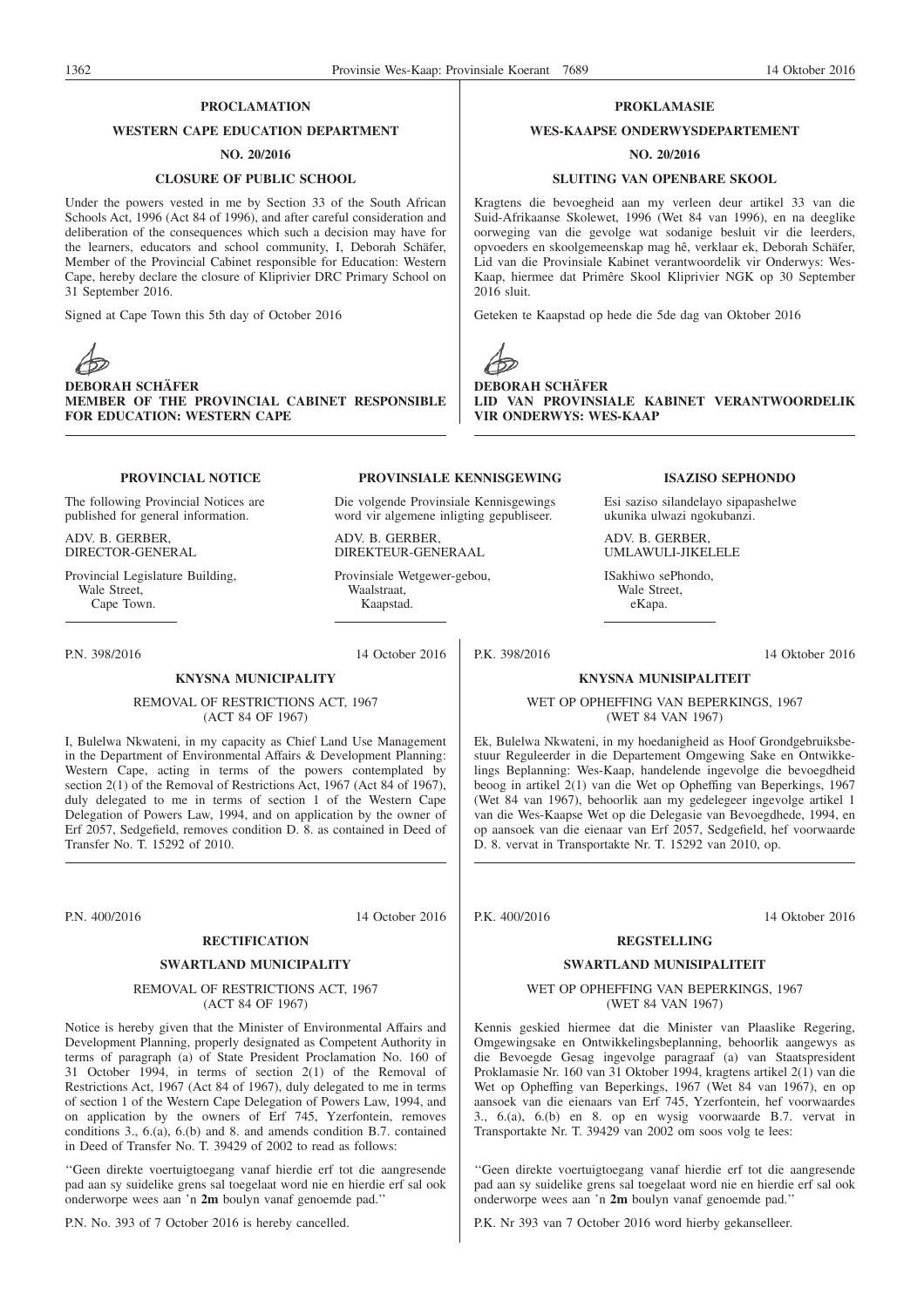P.N. 399/2016 14 October 2016

P.K. 399/2016 14 Oktober 2016

### **RECTIFICATION NOTICE CITY OF CAPE TOWN (TABLE BAY DISTRICT)**

#### REMOVAL OF RESTRICTIONS ACT, 1967 (ACT 84 of 1967)

Notice is hereby given that the Minister of Local Government, Environmental Affairs and Development Planning, properly designated as competent authority in terms of paragraph (a) of State President Proclamation No. 160 of 31 October 1994, in terms of section 2(1) of the Removal of Restrictions Act, 1967 (Act 84 of 1967), and on application by the owner of Erf 1799, Camps Bay, amends conditions E.5. (b) and (d) contained in Deed of Transfer No. T. 40097 of 2014, to read as follows:

Condition E.5. (b): ''It shall be used only for the purpose of erecting thereon one dwelling **or a guest house**, together with such outbuildings as are ordinarily required to be used therewith.''; and

Condition E.5. (d): ''no building or structure or any portion thereof, except boundary walls and fences, **a retaining wall, retaining landscape structures, a swimming pool and a concrete structure for parking only**, shall be erected nearer than 7.87 metres to the street line which forms a boundary of this erf, nor within 3.15 metres or the rear or 1.57 metres of the lateral boundary common to any adjoining erf, provided that with the consent of the Local Authority, an outbuilding not exceeding 3.05 metres in height, measured from the floor to the wall plate, may be erected within the above prescribed rear space and within the above prescribed lateral space for a distance of 9.45 metres from the rear boundary.''

Provincial Notice P.N 185/2016 dated 13 May 2016 is hereby cancelled.

P.N. 401/2016 14 October 2016

#### **CITY OF CAPE TOWN (SOUTHERN DISTRICT)**

REMOVAL OF RESTRICTIONS ACT, 1967 (ACT 84 OF 1967)

I, Jeremy Benjamin, in my capacity as Chief Land Use Management Regulator in the Department of Environmental Affairs and Development Planning: Western Cape, acting in terms of the powers contemplated by section 2(1) of the Removal of Restrictions Act, 1967 (Act 84 of 1967), duly delegated to me in terms of section 1 of the Western Cape Delegation of Powers Law, 1994, and on application by the owner of Erf 7416, Fish Hoek, removes condition B.(e) as contained in Deed of Transfer No. T. 8605/1990.

#### **TENDERS**

**N.B.** Tenders for commodities/services, the estimated value of which exceeds R20 000, are published in the Government Tender Bulletin, which is obtainable from the Government Printer, Private Bag X85, Pretoria, on payment of a subscription.

#### CITY OF CAPE TOWN (KHAYELITSHA/MITCHELL'S PLAIN DISTRICT)

#### **CITY OF CAPE TOWN MUNICIPAL PLANNING BY-LAW, 2015**

Notice is hereby given in terms of the requirements of section 48(5)(a) of the City of Cape Town Municipal Planning By-Law, 2015 that the City has on application by the owner of Erf 36, Penhill removed a condition as contained in Deed of Transfer No. T10055 of 1995, in respect of Erf 36, Penhill, in the following manner:

Removed condition: B.2 – That the above Lot be not sub-divided.

#### ACHMAT EBRAHIM, CITY MANAGER

14 October 2016 54162

#### **REGSTELLENDE KENNISGEWING**

### **STAD KAAPSTAD (TAFELBAAI DISTRIK)** WET OP OPHEFFING VAN BEPERKINGS, 1967

(WET 84 VAN 1967)

Kennis geskied hiermee dat die Minister van Plaaslike Regering, Omgewingsake en Ontwikkelingsbeplanning, behoorlik aangewys as bevoegde gesag ingevolge paragraaf (a) van Staatspresident Proklamasie Nr. 160 van 31 Oktober 1994 kragtens artikel 2(1) van die Wet op Opheffing van Beperkings, 1967 (Wet 84 van 1967), en op aansoek van die eienaar van Erf 1799, Kampsbaai, wysig voorwaardes E.5. (b) en (d) soos vervat in Transportakte Nr. T. 40097 van 2014, om soos volg te  $l_{\text{e}}$ 

Voorwaarde E.5. (b): ''It shall be used only for the purpose of erecting thereon one dwelling **or a guest house**, together with such outbuildings as are ordinarily required to be used therewith.''; en

Voorwaarde E.5. (d): ''no building or structure or any portion thereof, except boundary walls and fences, **a retaining wall, retaining landscape structures, a swimming pool and a concrete structure for parking only**, shall be erected nearer than 7.87 metres to the street line which forms a boundary of this erf, nor within 3.15 metres or the rear or 1.57 metres of the lateral boundary common to any adjoining erf, provided that with the consent of the Local Authority, an outbuilding not exceeding 3.05 metres in height, measured from the floor to the wall plate, may be erected within the above prescribed rear space and within the above prescribed lateral space for a distance of 9.45 metres from the rear boundary.''

Provinsiale Kennisgewing P.K 185/2016 gedateer 13 Mei 2016 word hiermee gekanseleer.

P.K. 401/2016 14 Oktober 2016

#### **STAD KAAPSTAD (SUIDELIKE DISTRIK)**

WET OP OPHEFFING VAN BEPERKINGS, 1967 (WET 84 VAN 1967)

Ek, Jeremy Benjamin, in my hoedanigheid as Hoof Grondgebruiksbestuur Reguleerder in die Departement van Omgewingsake en Ontwikkelingsbeplanning: Wes-Kaap, handelende ingevolge die bevoegdheid beoog in artikel 2(1) van die Wet op Opheffing van Beperkings, 1967 (Wet 84 van 1967), behoorlik aan my gedelegeer ingevolge artikel 1 van die Wes-Kaapse Wet op die Delegasie van Bevoegdhede, 1994, en op aansoek van die eienaar van Erf 7416, Vishoek, hef voorwaarde B.(e) soos vervat in Transportakte Nr. T. 8605/1990, op.

#### **TENDERS**

**L.W.** Tenders vir kommoditeite/dienste waarvan die beraamde waarde meer as R20 000 beloop, word in die Staatstenderbulletin gepubliseer wat by die Staatsdrukker, Privaatsak X85, Pretoria, teen betaling van 'n intekengeld verkrygbaar is.

#### **NOTICES BY LOCAL AUTHORITIES EXERCITE:** KENNISGEWINGS DEUR PLAASLIKE OWERHEDE

STAD KAAPSTAD (KHAYELITSHA-/MITCHELL'S PLAIN-DISTRIK)

#### **STAD KAAPSTAD VERORDENING OP MUNISIPALE BEPLANNING, 2015**

Kennisgewing geskied hiermee kragtens die vereistes van artikel 48(5)(a) van die Stad Kaapstad Verordening op Munisipale Beplanning, 2015, dat die Stad na aanleiding van 'n aansoek deur die eienaar van Erf 36, Penhill 'n voorwaarde soos vervat in oordragakte no. T10055 van 1995, ten opsigte van Erf 36, Penhill, soos volg opgehef het:

Voorwaarde opgehef: B.2 – Dat die bogenoemde perseel nie onderverdeel word nie.

ACHMAT EBRAHIM, STADSBESTUURDER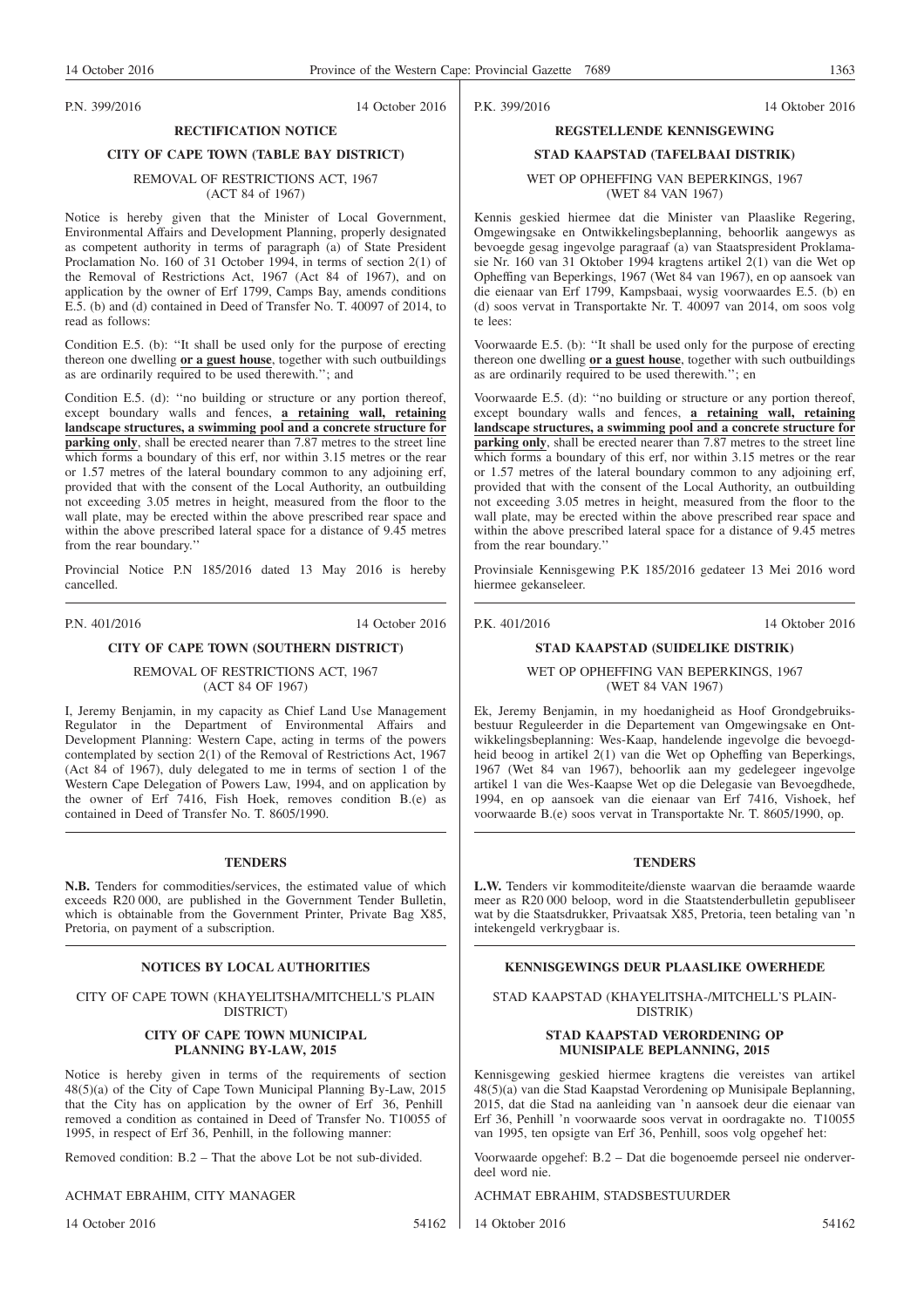#### BEAUFORT WEST MUNICIPALITY **Notice No. 106/2016 APPLICATION FOR REZONING: ERF 1179, 40 DANIE THERON STREET: BEAUFORT WEST**

*Applicant:* Deidre Maritz

*Owner:* Deidre Maritz

*Reference number:* 12/4/4/2

*Property Description:* Erf 1179, Beaufort West

*Physical Address:* 40 Danie Theron Street, Beaufort West

*Description of proposal:* Application in terms of Section 15(2)(a) of the Municipal Land Use Planning By-law for Beaufort West Municipality. This application is for consideration of the rezoning of Erf 1179 from Residential Zone I to Business Zone I in order to allow the owner to conduct the business of a pre-school from the property.

Notice is hereby given in terms of Section 45 of the By-law on Municipal Land Use Planning for Beaufort West Municipality that the above-mentioned application has been received and is available for inspection during weekdays between 07:30 and 16:15 at the Office of the Director: Corporate Services, 112 Donkin Street, Beaufort West. Any written comments may be addressed in terms of Section 50 of the said By-law to the Municipal Manager, Beaufort West Municipality, Private Bag 582, Beaufort West, 6970, Fax No. 023–415 1373, e-mail: admin@beaufortwestmun.co.za on or before **16:00** on **Monday, 14 November 2016**, quoting your, name, address or contact details, interest in the application and reasons for comments. Telephonic enquiries can be made to the Senior Manager: Corporate Services, Mr. P. Strümpher at Tel. No. 023–414 8020. The Municipality may refuse to accept comment received after the closing date. Any person who cannot write will be assisted by a Municipal official at the abovementioned office by transcribing their comments.

#### Ref. No. 12/4/4/2

J BOOYSEN, MUNICIPAL MANAGER, Municipal Offices, 112 Donkin Street, BEAUFORT WEST, 6970

14 October 2016 54161

#### CEDERBERG MUNICIPALITY

#### **PROPOSED SUBDIVISION AND REGISTRATION OF SERVICES SERVITUDE OVER FARM LANGEKLOOF NR 120, DIVISION CLANWILLIAM**

Notice is hereby given in terms of section 15(2)(d) of the Cederberg Land Use Planning By-Law that the under mentioned application has been received and is open to inspection at the office of the Director: Engineering & Planning Services at the Town Planning & Building Control Help Desk, Voortrekker Street, Clanwilliam (Tel 027 482 8600). Enquiries may be directed to Mr AJ Booysen, Private Bag X2, Clanwilliam, 8135, Tel. (027) 482 8600 and fax number (027) 482 1369 week days during the hours of 08:30 to 16:00. Any objections and/or comments, with full reasons therefor, may be lodged in writing at the office of the abovementioned Director on or before **12 November 2016,** quoting the above relevant legislation and the objector's erf and phone numbers and address. Any objections received after aforementioned closing date may be considered invalid. It is important to note that no objections will be accepted via email.

#### *Applicant:* CK Rumboll & Partners

*Farm number:* Farm Langekloof nr 120, Division Clanwilliam

*Nature of application:*

- The Subdivision of Farm Langekloof nr 120, Clanwilliam, in terms of section 15(2)(d) of the Cederberg Land Use Planning By-Law, into a Portion A (7.1314 ha), Portion B (3.2050 ha) and a remainder (1015.58 ha).
- Registration of a servitude in terms of section  $15(2)(d)$  of the Cederberg Land Use Planning By-Law for a septic tank, solid waste collection dump and water and sewage pipeline over farm Langekloof nr 120 in favour of Portion A of the farm Langekloof, Division Clanwilliam.

(Notice No.123/2016)

GF MATTHYSE, MUNICIPAL MANAGER

14 October 2016 54168

#### BEAUFORT-WES MUNISIPALITEIT **Kennisgewing No. 106/2016 AANSOEK OM HERSONERING: ERF 1179, DANIE THERONSTRAAT 40: BEAUFORT-WES**

*Aansoeker:* Deidre Maritz

*Eienaar:* Deidre Maritz

*Verwysingsnommer:* 12/4/4/2

*Eiendomsbeskrywing:* Erf 1179, Beaufort-Wes

*Fisiese adres:* Danie Theronstraat 40, Beaufort-Wes

*Beskrywing van voorstel:* Aansoek ingevolge Artikel 15(2)(a) van die Verordening op Munisipale Grondgebruikbeplanning vir Beaufort-Wes. Hierdie aansoek is vir oorweging van die hersonering vanaf Residensiële Sone I na Sakesone I ten einde 'n Voorskool vanaf die erf te bedryf.

Kennis geskied hiermee in terme van Artikel 45 van die Verordening op Munisipale Grondgebruikbeplanning vir Beaufort-Wes Munisipaliteit dat die bogenoemde aansoek ontvang is en ter insae lê gedurende weeksdae tussen 7:30–16:15 by die Kantoor van die Direkteur: Korporatiewe Dienste, Donkinstraat 112, Beaufort-Wes. Enige skriftelike kommentaar in terme van Artikel 50 van die genoemde verordening kan gerig word aan die Munisipale Bestuurder, Beaufort-Wes Munisipaliteit, Privaatsak 582, Beaufort-Wes, 6970, Faks No. 023–415 1373, e-pos: admin@beaufortwestmun.co.za voor of op **16:00** op **Maandag**, **14 November 2016**, met vermelding van u naam, adres of kontakbesonderhede, belang in die aansoek en redes vir kommentaar. Telefoniese navrae kan gerig word aan die Senior Bestuurder: Korporatiewe Dienste, Mnr. P. Strümpher by Tel. No. 023–414 8020. Die Munisipaliteit kan weier om kommentaar te aanvaar na die sluitingsdatum. Enige persoon wat nie kan skryf nie, kan by bogenoemde kantoor bygestaan word deur 'n munisipale amptenaar om sodoende kommentaar te transkribeer.

Verw. No.12/4/4/2

J BOOYSEN, MUNISIPALE BESTUURDER, Munisipale Kantore, Donkinstraat 112, BEAUFORT-WES, 6970

14 Oktober 2016 54161

#### CEDERBERG MUNISIPALITEIT

#### **VOORGESTELDE ONDERVERDELING EN REGISTRASIE VAN DIENSTE SERWITUUT OOR PLAAS LANGEKLOOF NR 120, AFDELING CLANWILLIAM**

Kennis geskied hiermee ingevolge artikel 15(2)(d) van die Cederberg Grondgebruikbeplanning Verordening, dat 'n aansoek ontvang is en ter insae lê by die kantoor van die Direkteur: Ingenieurs- en Beplanningsdienste by die Beplannings- en Boubeheer Toonbank (Tel. Nr. 027 482 8600) te Voortrekkerstraat, Clanwilliam ter insae. Navrae kan aan Mnr AJ Booysen by Privaatsak X2, Clanwilliam, 8135, Tel. Nr. 022 921 2181 of 027 482 8600, onderskeidelik en per faks by 027 482 1369 weeksdae gedurende 08:30 tot 16:00 gerig word. Besware of kommentare, met volledige redes daarvoor, mag skriftelik by die kantoor van die bogenoemde Direkteur, op of voor **12 November 2016** ingedien word, met vermelding van die relevante wetgewing, die beswaarmaker se erf- en telefoonnommer sowel as adres. Enige besware ontvang na voormelde sluitingsdatum, mag as ongeldig geag word. Dit is belangrik om daarop ag te slaan dat geen besware via e-pos aanvaar sal word nie.

*Applikant:* CK Rumboll & Vennote

*Plaas nommer:* Plaas Langekloof nr 120, Afdeling Clanwillam

*Aard van aansoek:*

- Die Onderverdeling van Plaas Langekloof nr 120, Clanwilliam, in terme van artikel 15(2)(d) van die Cederberg Grondgebruikbeplanning Verordening, in 'n Gedeelte A (7.1314 ha), Gedeelte B (3.2050 ha) en 'n restant (1015.58 ha).
- Registrasie van 'n dienste serwituut ingevolge artikel 15(2)(d) van die Cederberg Grondgebruikbeplanning Verordening vir 'n septiese tenk, soliede afval stortingsterrein en water- en riool-pyplyn oor plaas Langekloof nr 120 ten gunste van Gedeelte A.

(Kennisgewing Nr.123/2016)

GF MATTHYSE, MUNISIPALE BESTUURDER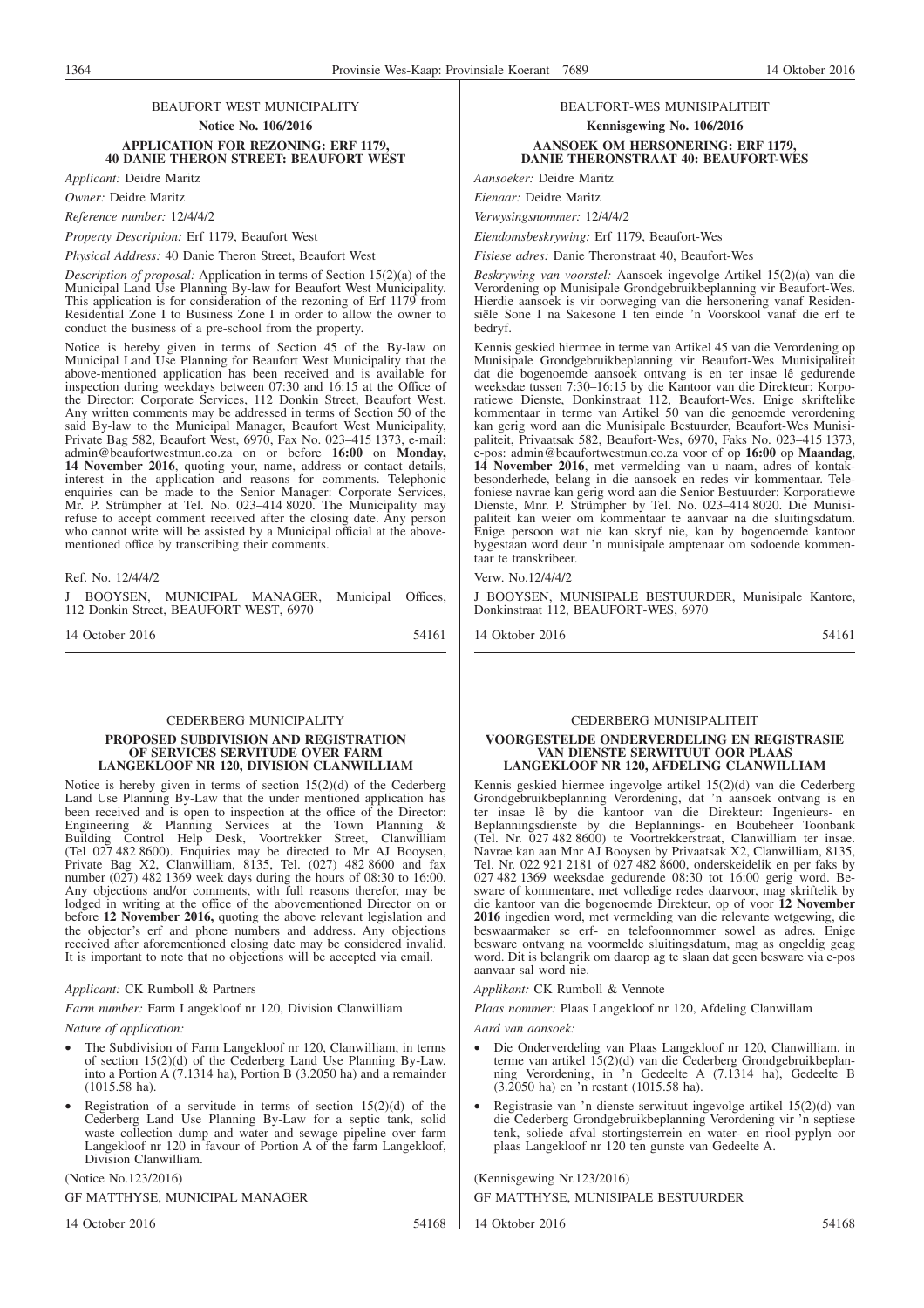#### CITY OF CAPE TOWN (TYGERBERG DISTRICT) **CITY OF CAPE TOWN MUNICIPAL PLANNING BY-LAW, 2015**

Notice is hereby given in terms of the requirements of section 48(5)(a) of the City of Cape Town Municipal Planning By-Law, 2015 that the City has on application by the owner of Erf 12321, Goodwood removed conditions as contained in Deed of Transfer No. T106604/2003, in respect of Erf 12321, Goodwood in the following manner: Removed condition: B2(b), (c) and (d).

ACHMAT EBRAHIM, CITY MANAGER

14 October 2016 54163

### STAD KAAPSTAD (TYGERBERG-DISTRIK)

#### **STAD KAAPSTAD VERORDENING OP MUNISIPALE BEPLANNING, 2015**

Kennisgewing geskied hiermee kragtens die vereistes van artikel 48(5)(a) van die Stad Kaapstad Verordening op Munisipale Beplanning, 2015, dat die Stad na aanleiding van 'n aansoek deur die eienaar van Erf 12321, Goodwood, voorwaardes soos vervat in oordragakte no. T106604/2003, ten opsigte van Erf 12321, Goodwood, soos volg opgehef het:

Voorwaardes opgehef: B2(b), (c) en (d).

ACHMAT EBRAHIM, STADSBESTUURDER

14 Oktober 2016 54163

#### CITY OF CAPE TOWN (TYGERBERG DISTRICT)

#### **ISIXEKO SASEKAPA UMTHETHO KAMASIPALA WOCWANGCISO LUKAMASIPALA WESIXEKO SASEKA, 2015:**

Kukhutshwa isaziso ngokulandela imiqathango yecandelo 48(5)(a) loMthetho kaMasipala woCwangciso lukaMasipala weSixeko saseKapa, wango-2015 sokuba iSixeko, ngokuphathelene nesicelo somnini wesiza-12321, esiseGoodwood, sisuse imiqathango equlathwe kwiNcwadi engokuTshintshelwa koBunini beTayitile engunombolo T106604/2003, ngokujoliswe kwisiza-12321, esiseGoodwood, ngolu hlobo lulandelayo:

Umqathango osusiweyo: B2(b), (c) no (d). ACHMAT EBRAHIM, CITY MANAGER

14 kweyeDwarha 2016 54163

#### THEEWATERSKLOOF MUNICIPALITY **APPLICATION FOR DEPARTURE, AMENDMENT OF RESTRICTIVE TITLE DEED CONDITION AND**

**PERMISSION REQUIRED IN TERMS OF THE ZONING SCHEME: ERF 3275, GRABOUW**

*Applicant:* Warren Petterson Planning *Owner:* PPK Church–Grabouw

*Reference number:* GRA/3275

*Property Description:* Erf 3275, Grabouw

*Notice Number:* KOR 64/2016

*Detailed description of proposal:* Permission required in terms of the zoning scheme to erect a freestanding base telecommunication station in terms of Section  $15(2)(g)$  of the Theewaterskloof Municipality: By-law on Municipal Land Use Planning.

Amendment of restrictive title deed condition D.3(b) and D.3(d), in terms of Section 15(2)(f) of the Theewaterskloof Municipality: By-law on Municipal Land Use Planning.

Permanent departure of prescribe side building line from 10m to 0m of Erf 3275, Grabouw in terms of Section  $15(2)(\bar{b})$  of the Theewaterskloof Municipality: By-law on Municipal Land Use Planning.

Notice is hereby given in terms of Section 45 of the Theewaterskloof Municipality: By-law on Municipal Land Use Planning that the abovementioned application has been received and is available for inspection from **11 October 2016 to 9 November 2016** during office hours at **Grabouw Town Office** or the **Town Planning and Building Control department** at **6 Plein Street, Caledon, 7230.** Any written comments or objections may be addressed in terms of Section 50 of the said legislation to the Municipal Manager, **P.O Box 24, Caledon. 7230/Fax: 028 214 1289/E-mail: twkmun@twk.org.za** on or before **9 November 2016** from the date of publication of this notice, quoting your, name, address or contact details, interest in the application and reasons for comments. Telephonic enquiries can be made to **Sunet Du Toit: Administrator Town Planning** at **028 214 3300**. The Municipality may refuse to accept comment received after the closing date. Any person who cannot write will be assisted by a Municipal official by transcribing their comments.

#### THEEWATERSKLOOF MUNISIPALITEIT

#### **AANSOEK OM AFWYKING, WYSIGING VAN BEPERKENDE TITELAKTE VOORWAARDE EN GOEDKEURING VERLANG IN TERME VAN DIE SONERINGSSKEMA: ERF 3275, GRABOUW**

*Aansoeker:* Warren Petterson Planning

*Eienaar:* Pinkster Protestante Kerk–Grabouw

*Verwysingsnommer:* GRA/3275

*Grond Beskrywing:* Erf 3275, Grabouw

*Kennisgewingnommer:* KOR 64/2016

*Volledige beskrywing van aansoek:* Goedkeuring verlang in terme van die sonering skema vir die oprigting 'n vrystaande basis telekommunikasiestasie, ingevolge Artikel  $15(2)(g)$  van die Theewaterskloof Munisipaliteit Verordening op Munisipale Grondgebruiksbeplanning.

Wysiging van beperkende titelakte voorwaarde D.3(b) en D.3(d), ingevolge Artikel 15(2)(f) van die Theewaterskloof Munisipale Verordening op Munisipale Grondgebruiksbeplanning.

Permanente afwyking van kantboulyn van 10m tot 0m ingevolge Artikel 15(2)(b) van die Theewaterskloof Munisipaliteit Verordening op Munisipale Grondgebruiksbeplanning.

Kennis word hiermee gegee ingevolge van Artikel 45 van die Theewaterskloof Munisipaliteit se Verordening op Munisipale Grondsgebruikbeplanning dat bogenoemde aansoek ontvang is en beskikbaar is vir inspeksie vanaf **11 Oktober 2016 tot 9 November 2016** gedurende kantoorure by **Grabouw Dorpskantoor** en die **Departement Stadsbeplanning en Boubeheer, Caledon** by **6 Plein straat, Caledon, 7230.** Enige skriftelike besware of kommentaar teen die voorstel kan ingevolge Artikel 50 van die genoemde wetgewing aan die Munisipale Bestuurder, **Posbus 24, Caledon, 7230/Faks no. 028 214 1289. E-pos twkmun@twk.org.za** gestuur word op of voor **9 November 2016** na die publikasie van hierdie kennisgewing, met vermelding van jou naam, adres of kontakbesonderhede, belang in die aansoek en redes vir kommentaar. Telefoniese navrae kan gerig word na **Sunet du Toit: Adminstrateur Stadsbeplanning** by **028 214 3300.** Die Munisipaliteit kan weier om enige kommentaar te aanvaar wat na die sluitingsdatum ontvang word. Persone wie nie kan skryf nie, kan by die munisipale kantoor aanmeld en 'n munisipale amptenaar sal behulpsaam wees om die relevante kommentaar of inligting skriftelik te dokumenteer.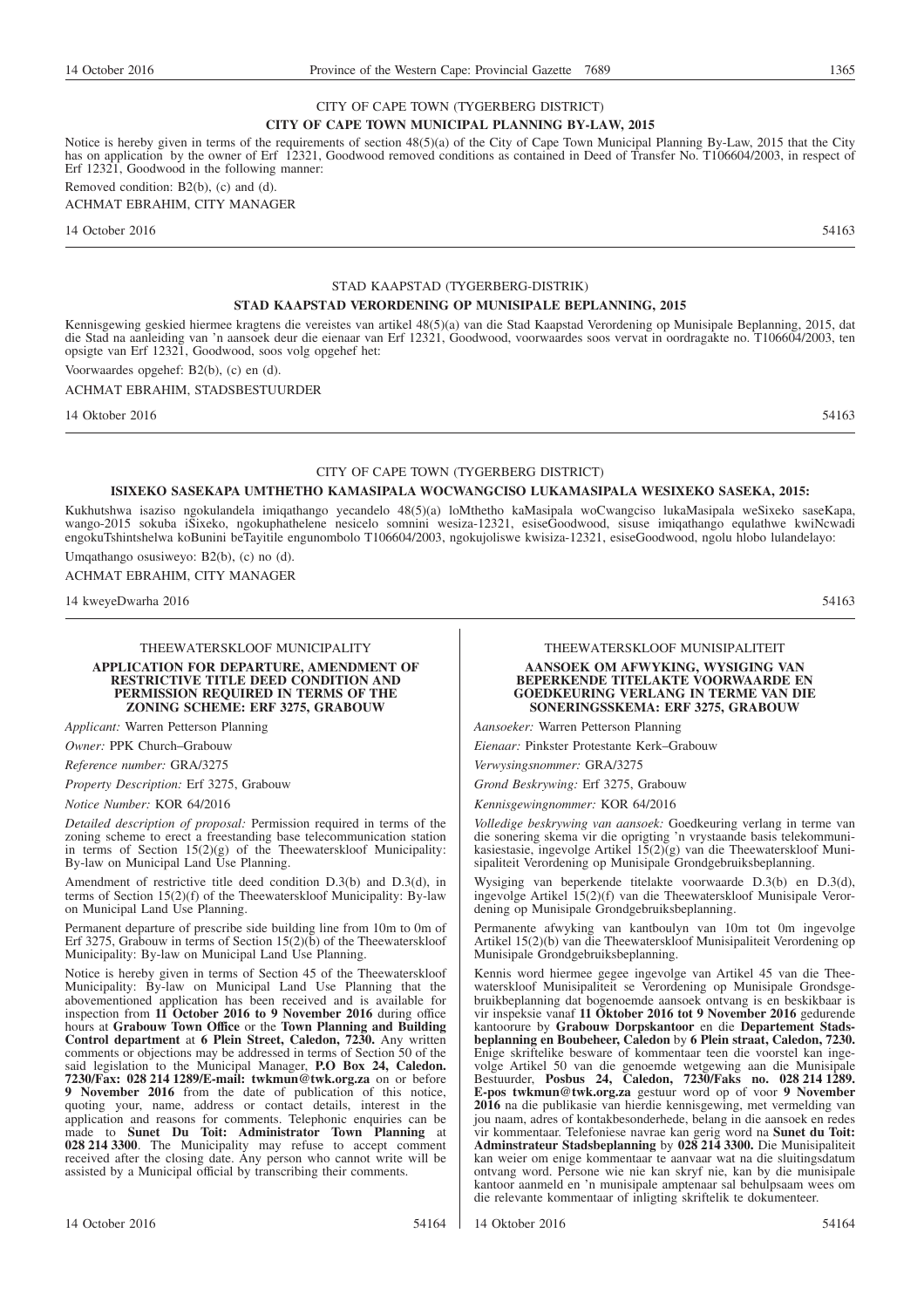#### GEORGE MUNICIPALITY

#### **NOTICE NO. 125/2016**

#### **REMOVAL OF RESTRICTIVE CONDITION: ERF 969, WILDERNESS**

Notice is hereby given in terms of Section 33(7) of the George Municipality: Land Use Planning By-Law (2015), that the Deputy Director: Planning (Authorised Official) on 9 September 2016, removed condition  $E6(a)$  in terms of Section  $15(2)(f)$  of the said By-law, applicable to the abovementioned property as contained in Title Deed, T60629/2004.

T BOTHA, MUNICIPAL MANAGER, Civic Centre, York Street, GEORGE, 6530.

14 October 2016 54165

#### KNYSNA MUNICIPALITY

#### **KNYSNA MUNICIPALITY BY-LAW ON MUNICIPAL LAND USE PLANNING (2016)**

#### **PROPOSED PERMANENT DEPARTURE AND TEMPORARY USE DEPARTURE: ERF 3133, KNYSNA**

*Applicant:* VPM Planning

*Contact No:* 044–302 2300

*Reference number:* Application No. 1401

*Property Description:* Erf 3133, Knysna

*Physical Address:* 2 Bar View Crescent, Knysna

*Nature of application:*

- 1. Application for a permanent departure on Erf 3133, Knysna, in terms of Section 15(2)(b) of the Knysna Municipality By-law on Municipal Land Use Planning (2016) in respect of the following:
	- 1.1 to allow a relaxation of the coverage from 35% to 50%; and
	- 1.2 to allow a third storey.
- 2. Application for a temporary use departure on Erf 3133, Knysna, in terms of Section 15(2)(c) of the Knysna Municipality By-law on Municipal Land Use Planning (2016) to allow the owner to run a guest house containing 6 rooms from their home.

Notice is hereby given in terms of Section 45 of the Knysna Municipality By-law on Municipal Land Use Planning (2016) that the abovementioned application has been received and is available for inspection during office hours at the Town Planning Department at 3 Church Street, Knysna, Knysna Library as well as the municipal website at the following web link:

http://www.knysna.gov.za/resident-services/planning/current-land-useapplications/

Any written comments or objections may be addressed in terms of Section 50 of the above By-law to the Municipal Manager, P.O Box 21, Knysna, 6570 or via email knysna@knysna.gov.za on or before **14 November 2016**, quoting the above By-law, objector's name, address or contact details, interest in the application and reasons for comments or objections. The municipality may refuse to accept comments or objections received after the closing date. Any person who cannot write may approach the Town Planning Office at 3 Church Street, Knysna, during office hours, where the Secretary will refer you to the responsible official who will assist you in putting your comments or objections in writing.

Telephonic enquiries can be made to the Town Planner, Ms. Zinhle Thwala at 044–302 6268 or via email zthwala@knysna.gov.za.

File reference: 103133000

#### **BR ELLMAN, ACTING MUNICIPAL MANAGER**

14 October 2016 54167

#### GEORGE MUNISIPALITEIT

#### **KENNISGEWING NO. 125/2016**

#### **OPHEFFING VAN BEPERKENDE TITELVOORWAARDE: ERF 969, WILDERNIS**

Kennis word hiermee gegee, in terme van Artikel 33(7) van die George Munisipaliteit: Verordening op Grondgebruikbeplanning (2015), dat die Adjunk Direkteur (Gemagtigde Beampte) op 9 September 2016, voorwaarde E6(a) in terme van Artikel 15(2)(f) van die genoemde Verordening, van toepassing op die bogenoemde eiendom soos vervat in die Titel Akte, T60629/2004 opgehef het.

T BOTHA, MUNISIPALE BESTUURDER, Burgersentrum, Yorkstraat, GEORGE, 6530.

14 Oktober 2016 54165

#### KNYSNA MUNISIPALITEIT

#### **KNYSNA MUNISIPALITEIT VERORDENING OP MUNISIPALE GRONDGEBRUIKBEPLANNING (2016)**

#### **VOORGESTELDE PERMANENTE AFWYKING EN TYDELIKE AFWYKING: ERF 3133, KNYSNA**

*Aansoeker:* VPM Beplanning

*Kontak Nr:* 044–302 2300

*Verwysing nommer:* Aansoek Nr. 1401

*Eiendom beskrywing:* Erf 3133, Knysna

*Fisiese adres:* Bar View Singel 2, Knysna

*Aard van aansoek:*

1. Aansoek vir 'n permanente afwyking op Erf 3133, Knysna, ingevolge Artikel 15(2)(b) van die Knysna Munisipaliteit Verordening op Munisipale Grondgebruikbeplanning (2016) ten opsigte van die volgende:

1.1 om 'n dekking verslapping toe te laat vanaf 35% tot 50%; en

- 1.2 om 'n derde verdieping toe te laat.
- 2. Aansoek vir 'n tydelike afwyking op Erf 3133, Knysna, ingevolge Artikel 15(2)(c) van die Knysna Munisipaliteit Verordening op Munisipale Grondgebruikbeplanning (2016) om die eienaar toe te laat om 'n gastehuis wat 6 kamers bevat, te bedryf vanaf hul woning.

Kennis geskied hiermee ingevolge Artikel 45 in terme van die Knysna Munisipaliteit Verordening op Munisipale Grondgebruikbeplanning (2016) dat die bostaande aansoek ontvang is en ter insae lê, gedurende kantoorure by: Munisipale Stadsbeplanning Kantore, Kerkstraat 3, Knysna, die Knysna Biblioteek asook die munisipale webtuiste by die volgende adres:

http://www.knysna.gov.za/resident-services/planning/current-land-useapplications/

Enige skriftelike kommentaar of besware mag ingedien word ingevolge Artikel 50 van die bogenoemde Verordening by die Munisipale Bestuurder, Posbus 21, Knysna, 6570 of per epos aan knysna@ knysna.gov.za op of voor **14 November 2016**, met vermelding van bogenoemde Verordening, beswaarmaker se naam, adres of kontak besonderhede, belangstelling in die aansoek en redes vir kommentaar of besware. Die munisipaliteit mag kommentaar of besware weier wat na die sluitingsdatum ingehandig word. Persone wat nie kan skryf nie kan die Stadsbeplanningafdeling by Kerkstraat 3, Knysna, nader tydens kantoorure waar die Sekretaresse u sal verwys na die betrokke amptenaar wat u sal help om u kommentaar of besware op skrif te stel.

Telefoniese navrae kan gerig word aan die Stadsbeplanner, Me. Zinhle Thwala by 044–302 6268 of per epos zthwala@knysna.gov.za.

Lêerverwysing: 103133000

#### **BR ELLMAN, WAARNEMENDE MUNISIPALE BESTUURDER**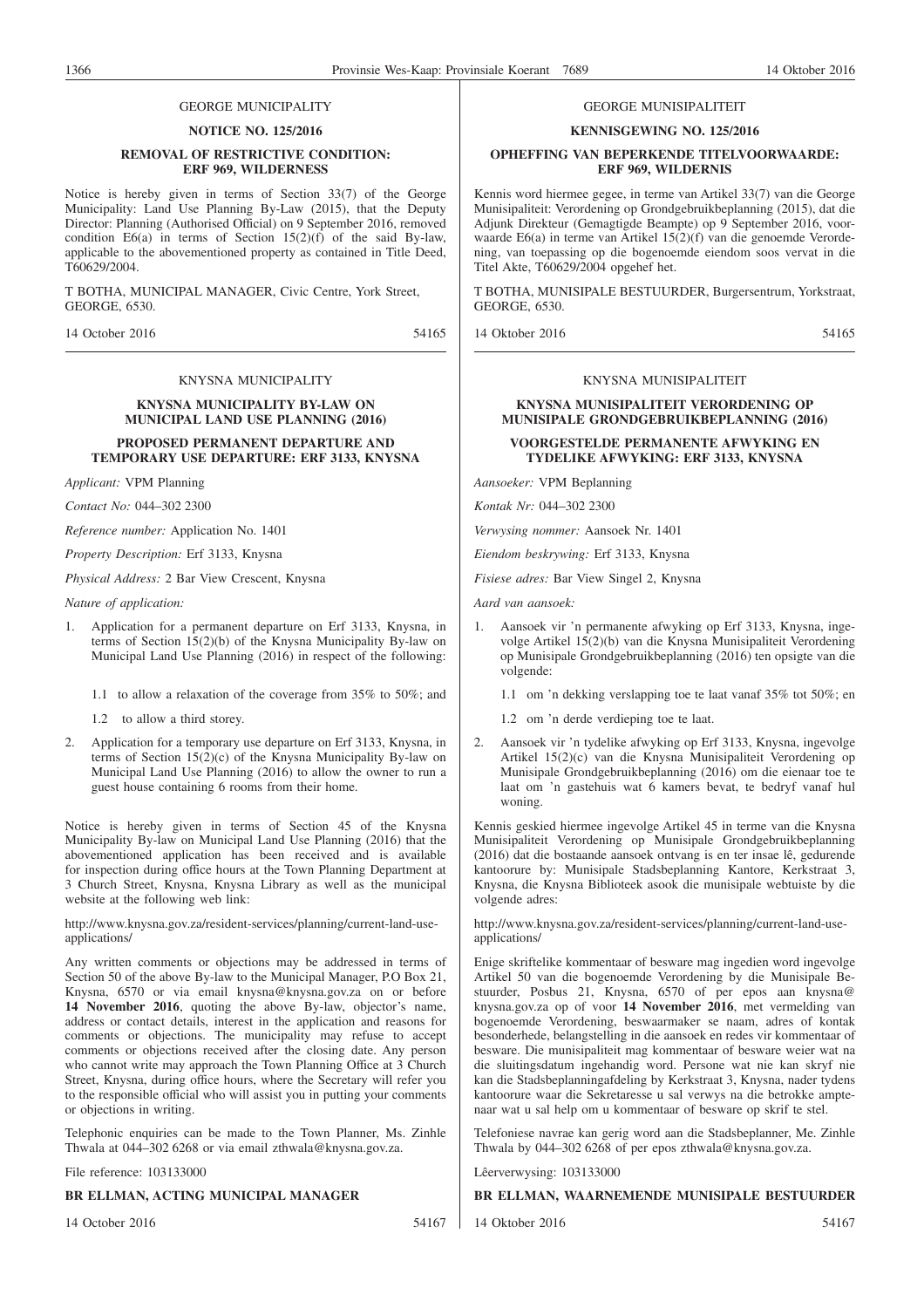#### MOSSEL BAY MUNICIPALITY

#### **APPLICATION FOR CLOSURE OF PUBLIC PLACE, REZONING, CONSENT USE, SUBDIVISION, LAND ALIENATION AND CONSOLIDATION: MOSSEL BAY ERVEN 13100, 13104 – 13106, 13109 AND 13110**

*Applicant:* Marike Vreken Town Planners, P.O. Box 2180, Knysna, 6570

*Owner:* Satinsky 169 (Pty) Ltd

*Reference number:* MB 13100

*Property Description:* Mossel Bay Erven 13100; 13104–13106; 13109 & 13110

*Physical Address:* 2 Alhof Drive, Mossel Bay; 155–158 Deale Street, Mossel Bay & 163 Malva Avenue

*Detailed description of proposal:*

- (i) The closure of a Portion of Mossel Bay Erf 13100 in terms of Section  $15(2)(n)$  of the Mossel Bay By-law on Municipal Land Use Planning as published in P.N. 288/2015 on 21 August 2015;
- (ii) The subdivision of Mossel Bay Erf 13100 into two Portions (Portion  $A = 6834m^2$  and a Remainder) in terms of Section 15(2)(d) of the Mossel Bay By-law on Municipal Land Use Planning as published in P.N. 288/2015 on 21 August 2015;
- (iii) The closure of a Portion of Malva Lane and Deale Street in terms of Section 15(2)(n) of the Mossel Bay By-law on Municipal Land Use Planning as published in P.N. 288/2015 on 21 August 2015;
- (iv) The subdivision of a Portion of Malva Lane and Deale Street into two Portion  $A = 652m^2$  and a Remainder) in terms of Section 15(2)(d) of the Mossel Bay By-law on Municipal Land Use Planning as published in P.N. 288/2015 on 21 August 2015;
- (v) The rezoning of Portion A of Erf 13100; Portion of the closed Street; Erven 13104–13106; Erf 13109 & 13110 to ''General Residential'' zone to allow a retirement and medical caring facility in terms of Section 15(2)(a) of the Mossel Bay By-law on Municipal Land Use Planning as published in P.N. 288/2015 on 21 August 2015;
- (vi) The consolidation of Portion A of Erf 13100; the closed portion of Malvalane and Deale Street and Erven 13104–13106; Erf 13109 & 13110 to create a new property of  $9338m<sup>2</sup>$  in terms of Section 15(2)(e) of the Mossel Bay By-law on Municipal Land Use Planning as published in P.N. 288/2015 on 21 August 2015;
- (vii) A consent use to allow an ''Institution'' on the General Residential'' zoned property, in terms of Section 15(2)(o) of the Mossel Bay By-law on Municipal Land Use Planning as published in P.N. 288/2015 on 21 August 2015;
- (viii) The alienation of a portion of municipal land (6834m<sup>2</sup>) in terms of the Local Government: Municipal Finance Management Act, 2003 (Act 56 of 2003).

Notice is hereby given in terms of Section 15 of the Mossel Bay By-law on Municipal Land Use Planning, 2015 that the abovementioned application has been received and is available for inspection at the Town Planning Division, 4th Floor, Montagu Place Building, 111 Montagu Street, Mossel Bay and at www.vreken.co.za.

Any written comments may be addressed in terms of Section 50 of the said legislation to the Municipal Manager, PO Box 25, Mossel Bay, 6500 or Email: admin@mosselbay.gov.za on or before **14 November 2016**, quoting the writer's name; address and contact details; interest in the application and reasons for comments. Telephonic enquiries can be made to Mr. W van Brakel at (044) 606 5074.

The Municipality may refuse to accept comment received after the closing date. Any person who cannot write will be assisted by a Municipal official by transcribing their comments.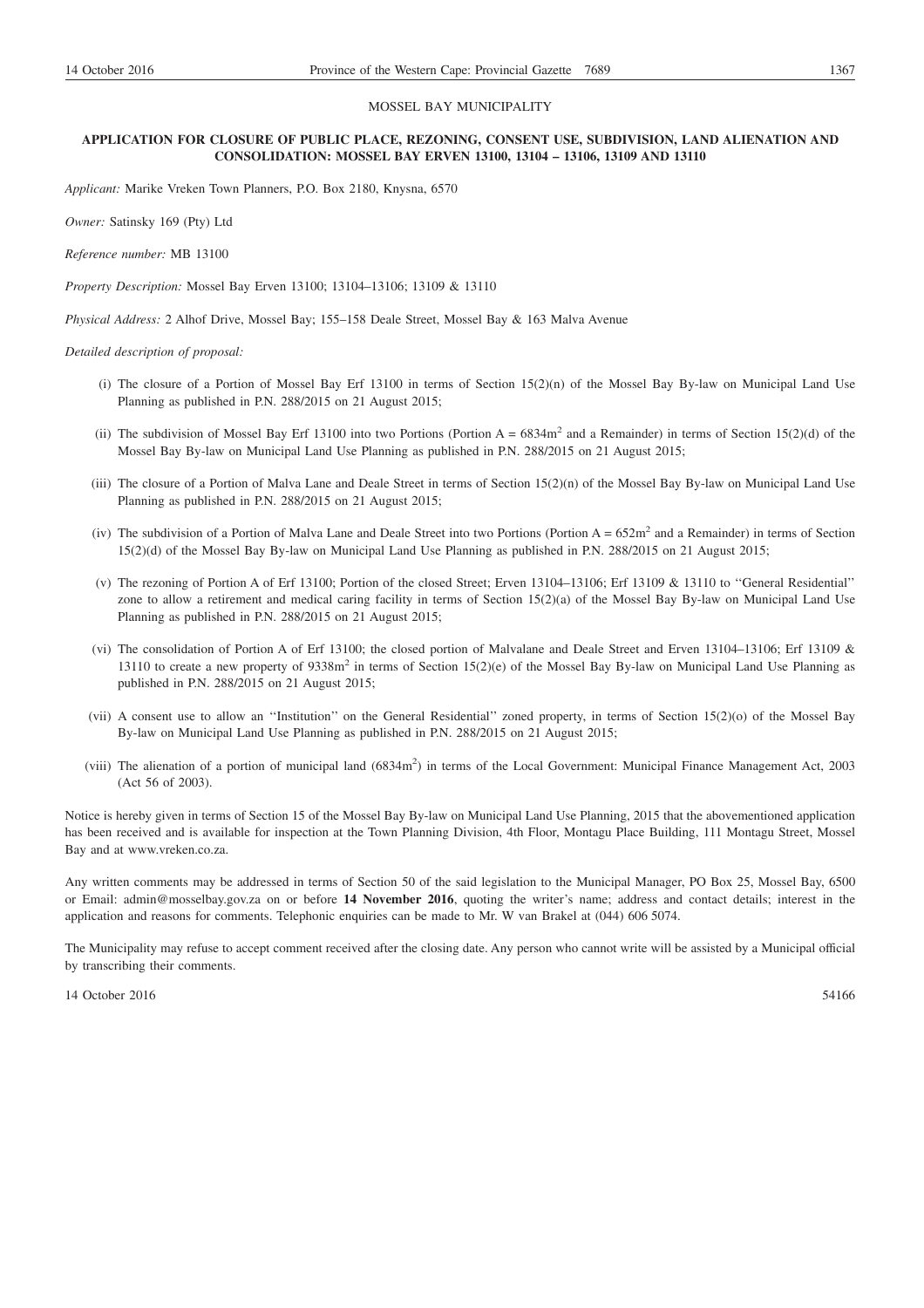#### MOSSELBAAI MUNISIPALITEIT

#### **AANSOEK OM SLUITING VAN OPENBARE PLEK, HERSONERING, VERGUNNINGSGEBRUIK, ONDERVERDELING, GRONDVERVREEMDING EN KONSOLIDASIE: MOSSELBAAI ERWE 13100, 13104 – 13106, 13109 EN 13110**

*Aansoeker:* Marike Vreken Town Planners, Posbus 2180, Knysna, 6570

*Eienaar:* Satinsky 169 (Pty) Ltd

*Verwysingsnommer:* MB 13100

*Eiendomsbeskrywing:* Mossel Bay Erven 13100; 13104–13106; 13109 & 13110

*Fisiese Adres:* Alhofweg 2, Mosselbaai, Dealestraat 155–158, & Malvalaan 163, Mosselbaai

*Volledige beskrywing van voorstel:*

- (i) Die sluiting van 'n gedeelte van Mosselbaai Erf 13100 ingevolge Artikel 15(2)(n) van die Mosselbaai Verordening op Munisipale Grondgebruikbeplanning, soos gepubliseer in P.K. 288/2015 van 21 Augustus 2015;
- (ii) Die onderverdeling van Mosselbaai Erf 13100 in twee gedeeltes (Gedeelte A =  $6834$ m<sup>2</sup> en 'n restant) ingevolge Artikel 15(2)(d) van die Mosselbaai Verordening op Munisipale Grondgebruikbeplanning, soos gepubliseer in P.K. 288/2015 van 21 Augustus 2015;
- (iii) Die sluiting van 'n gedeelte van Malvalaan en Dealestraat ingevolge Artikel 15(2)(n) van die Mosselbaai Verordening op Munisipale Grondgebruikbeplanning, soos gepubliseer in P.K. 288/2015 van 21 Augustus 2015;
- (iv) Die onderverdeling van 'n Gedeelte van Malvalaan en Dealestraat in twee gedeeltes (Gedeelte A = 652m<sup>2</sup> en 'n restant) ingevolge 15(2)(d) van die Mosselbaai Verordening op Munisipale Ordonnansie op Grondgebruikbeplanning, soos gepubliseer in P.K. 288/2015 van 21 Augustus 2015;
- (v) Die hersonering van Gedeelte A van Erf 13100, 'n Gedeelte van die geslote straat; Erwe 13104–13106; Erf 13109 & 13110 na ''Algemene Woon'' sone vir 'n aftreeoord en mediese versorging ingevolge Artikel 15 laat (2)(a) van die Mosselbaai Verordening op Munisipale Grondgebruikbeplanning, soos gepubliseer in P.K. 288/2015 van 21 Augustus 2015;
- (vi) Die konsolidasie van Gedeelte A van Erf 13100, die geslote gedeelte van Malvalaan, Dealestraat en Erwe 13104–13106; Erf 13109 & 13110 om 'n nuwe eiendom van 9338m2 te vorm ingevolge Artikel 15(2)(e) van die Mosselbaai Verordening op Munisipale Grondgebruikbeplanning, soos gepubliseer in P.K. 288/2015 van 21 Augustus 2015;
- (vii) 'n Vergunningsgebruik om 'n ''Inrigting'' op die Algemene Woon ''gesoneerde eiendom, toe te laat ingevolge Artikel 15(2)(a) van die Mosselbaai Verordening op Munisipale Grondgebruikbeplanning, soos gepubliseer in P.K. 288/2015 van 21 Augustus 2015;
- (viii) Die vervreemding van 'n gedeelte van munisipale grond (6834m<sup>2</sup> groot) ingevolge die Wet op Plaaslike Regering: Munisipale Finansiële Bestuur, 2003 (Wet 56 van 2003).

Kennis geskied hiermee ingevolge Artikel 15 van die Mosselbaai Verordening op Munisipale Grondgebruikbeplanning, 2015 dat die bogemelde aansoek ontvang is en ter insae lê by die Afdeling Stadsbeplanning, 4de Vloer, Montagu Place Gebou, Montagustraat 111, Mosselbaai, asook aanlyn by www.vreken.co.za.

Enige skriftelike kommentaar kan ingevolge Artikel 50 van gemelde wetgewing aan die Munisipale Bestuurder, Posbus 25, Mosselbaai, 6500 gerig word of E-pos: admin@mosselbay.gov.za op of voor **14 November 2016**, met vermelding van die skrywer se naam; adres en kontak besonderhede; belang by die aansoek en redes vir kommentaar. Telefoniese navrae kan gerig word aan Mnr W van Brakel by (044) 606 5074.

Die Munisipaliteit kan weier om kommentaar te aanvaar wat na die sluitingsdatum ontvang is. Enige persoon wat nie kan skryf nie sal deur Munisipale beampte bygestaan word om hul kommentaar op skrif te stel.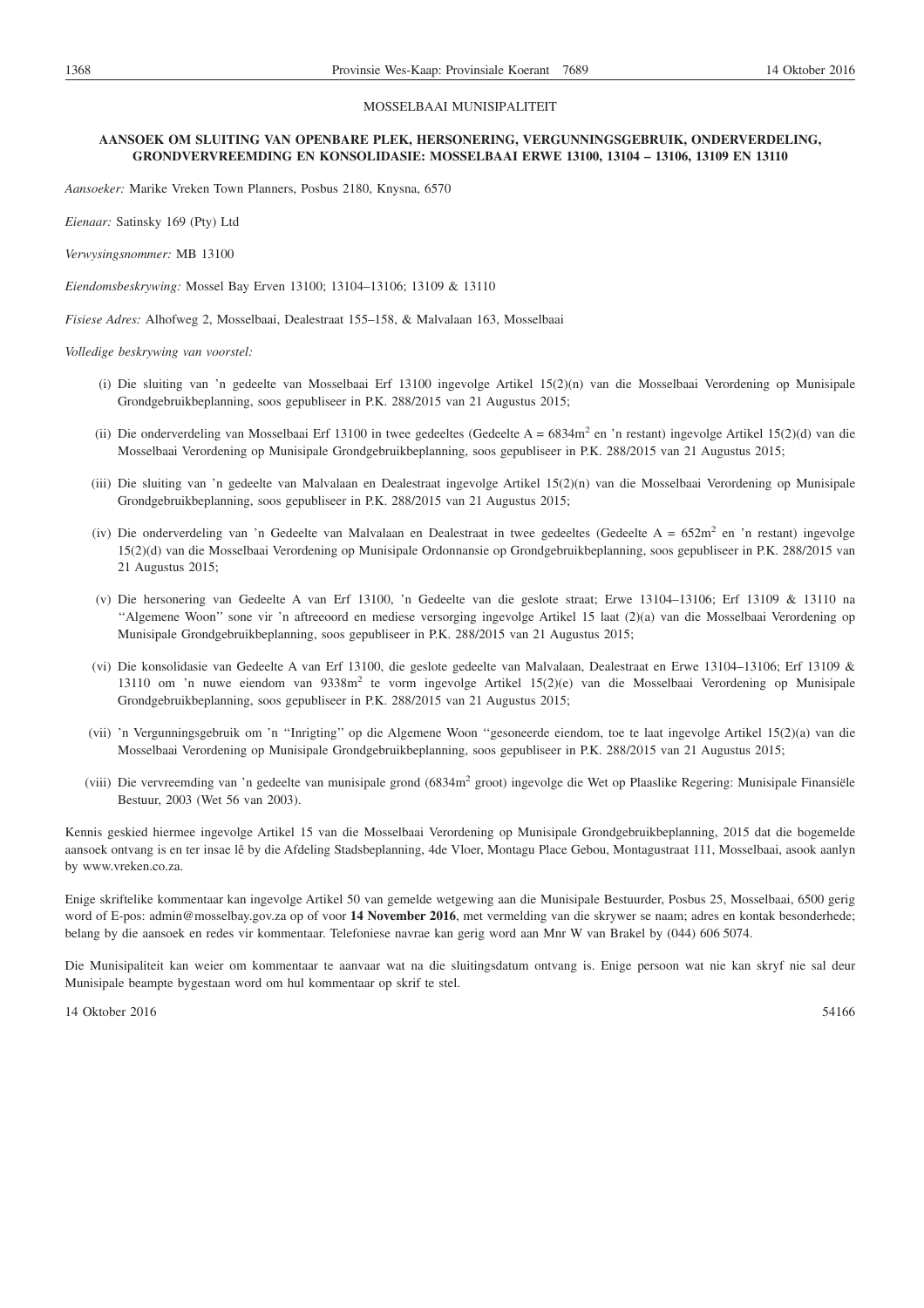#### UMASIPALA WASEMOSSEL BHAYI

#### **ISICELO SOKUVALA UMHLABA KAWONKE-WONKE, IMVUME YOKUSEBENZISA, UCANDO OLUNGEZANTSI, UKUTSHITSHISWA KOMHLABA KWANOKUDITYANISWA: IZIZA EZISEMOSSEL BHAYI 13100, 13104 – 13106, 13109 NO 13110**

*Umenzi-sicelo:* Marike Vreken Town Planners, P.O. Box 2180, Knysna, 6570

*Umnini:* Satinsky 169 (Pty) Ltd

*Inombolo yobhekiso:* MB 13100

*Inkcazelo yendawo:* Iziza eziseMossel Bhayi 13100; 13104–13106; 13109 no 13110

*Idilesi emi kuyo:* 2 Alhof Drive, Mossel Bay, 155–158 Deale Street, Mossel Bay & Malva Avenue

*Inkcazelo epheleleyo yesiphakamiso:*

- (i) Ukuvalwa kweNxalenye yeSiza 13100 eMossel Bhayi phantsi kweCandelo 15(2)(n) loMthetho kaMasipala omalunga nokuCetywa kokuSetyenziswa komhlaba njengokuba kupapashiwe kwiSaziso Soluntu (P.N) 288/2015 somhla wama 21 Agasti 2015;
- (ii) Ukwahlulwa kwakhona kweSiza 13100 sibe ziiNxenye ezimbini(iNxenye A = 683m<sup>2</sup> kunye neNtsalela) phantsi kweCandelo 15(2)(d) loMthetho kaMasipala omalunga nokuCetywa kokuSetyenziswa komhlaba njengokuba kupapashiwe kwiSaziso Soluntu (P.N. 288/2015) somhla wama 21 Agasti 2015;
- (iii) Ukuvalwa kweNxalenye yeMalva Lane kunye neDeale Street phantsi kweCandelo 15(2)(n) loMthetho kaMasipala omalunga nokuCetywa kokuSetyenziswa komhlaba njengokuba kupapashiwe kwiSaziso Soluntu (P.N. 288/2015) somhla wama 21 Agasti 2015;
- (iv) Ukwahlulwa kwakhona kweNxalenye yeMalva Lane kunye neDeale Street ibe ziiNxenye ezimbini (iNxenye A =  $652m^2$  kunye neNtsalela) phantsi kweCandelo 15(2)(d) loMthetho kaMasipala omalunga nokuCetywa kokuSetyenziswa komhlaba njengokuba kupapashiwe kwiSaziso Soluntu (P.N. 288/2015) somhlana wama 21 Agasti 2015;
- (v) Ukucandwa kwakhona kweNxalenye A kwiSiza 13100; inxenye yeSitalato esivaliweyo,iZiza 13104–13106; iSiza 13109 kunye neSiza 13110 zibe ''ziindawo Zokuhlala Gabalala'' ukuze kuvumeleke iziko/indawo yokudlela umhlala-phantsi kunye neziko lezonyango phantsi kweCandelo 15(2)(a) loMthetho kaMasipala omalunga nokuCetywa kokuSetyenziswa komhlaba njengoko kupapshiwe kwiSaziso Soluntu (P.N.288/2015) somhla wama 21 Agasti 2015;
- (vi) Ukudityaniswa kweNxalenye A yeSiza 13100; inxalenye evaliweyo yeMalva Lane kunye neDeale Street kunye neZiza 13104–13106; iSiza 13109 kunye neSiza 13110 ukuze kumiselwe indawo entsha ebukhulu buyi 9338m<sup>2</sup> phantsi kweCandelo 15(2)(e) loMthetho kaMasipala omalunga nokuCetywa kokuSetyenziswa komhlaba njengokuba kupapashiwe kwiSaziso Soluntu (P.N. 288/2015) somhla wama 21 Agasti 2015;
- (vii) Imvume yokusebenzisa ukuze kuvumeleke ''iziko'' kwindawo ''Yokuhlala Gabalala'' kumhlaba ocandiweyo,phantsi kweCandelo 15(2)(d) loMthetho wangaphakathi kaMasipala omalunga nokuCetywa kokuSetyenziswa komhlaba njengokuba kupapashiwe kwiSaziso Soluntu(P.N.288/2015)somhla wama 21 Agasti 2015;
- (viiii) Ukutshitshiswa kwenxalenye yomhlaba kamasipala (6834m<sup>2</sup>) phantsi koMthetho wooRhulumente baseMakhaya: uMthetho woLawulo lweemali zikaMasipala, 2003 (uMthetho 56 ka 2003)

Esi siSaziso esikhutshwa phantsi kweCandelo 15 loMthetho kaMasipala waseMossel Bhayi omalunga nokuCetywa kokuSetyenziswa komhlaba, 2015 ukuba esi sicelo singentla siye safunyanwa kwaye sivulelekile ukuba sihlolwe kwiCandelo loCwangciso lweDolophu, kuMgangatho we-4, eMontagu Place Building, 111 Montagu Street, eMossel Bhayi kunye nalapha: www.vreken.co.za.

Naziphina izingeniso ezibhaliweyo zingangeniswa phantsi kweCandelo 50 loMthetho okhankanyiweyo kuMphathi kaMasipala, P.O. Box 25, Mossel Bay, 6500 okanye nge-Imeyile: admin@mosselbay.gov.za phambi komhla we **14 Novemba 2016**, ukhankanye igama lombhali, idilesi kunye neengcombolo zoqhagamshelo; umdla onawo malunga nesicelo kunye nezizathu zezingeniso zakho. Imibuzo eyenziwa ngomnxeba ingabhekiswa kuMnu W van Brakel kule nombolo (044) 606 5074.

14 kweyeDwarha 2016 54166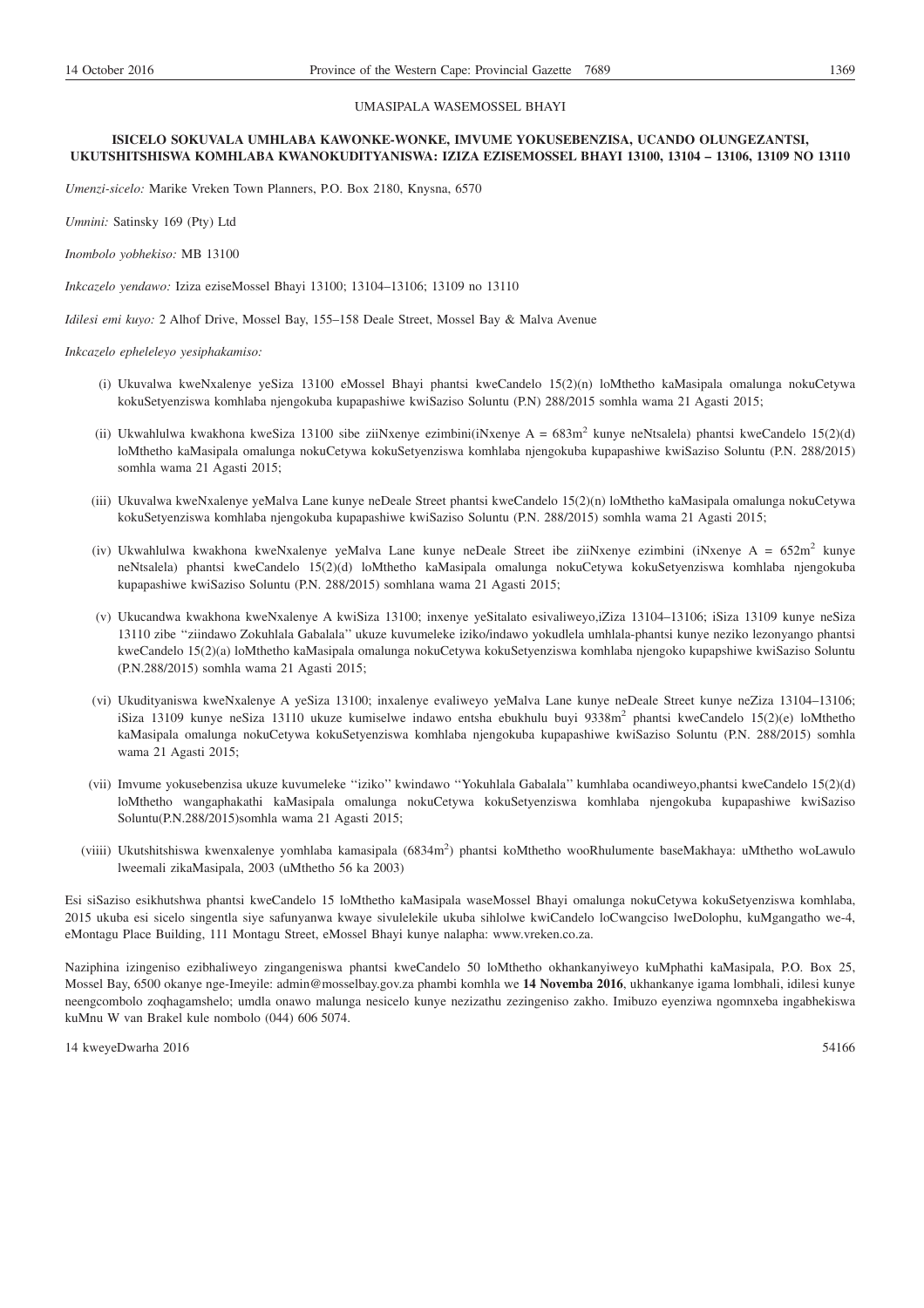# *SOUTH AFRICA FIRST –* BUY SOUTH AFRICAN MANUFACTURED GOODS

# *SUID-AFRIKA EERSTE –* KOOP SUID-AFRIKAANS VERVAARDIGDE GOEDERE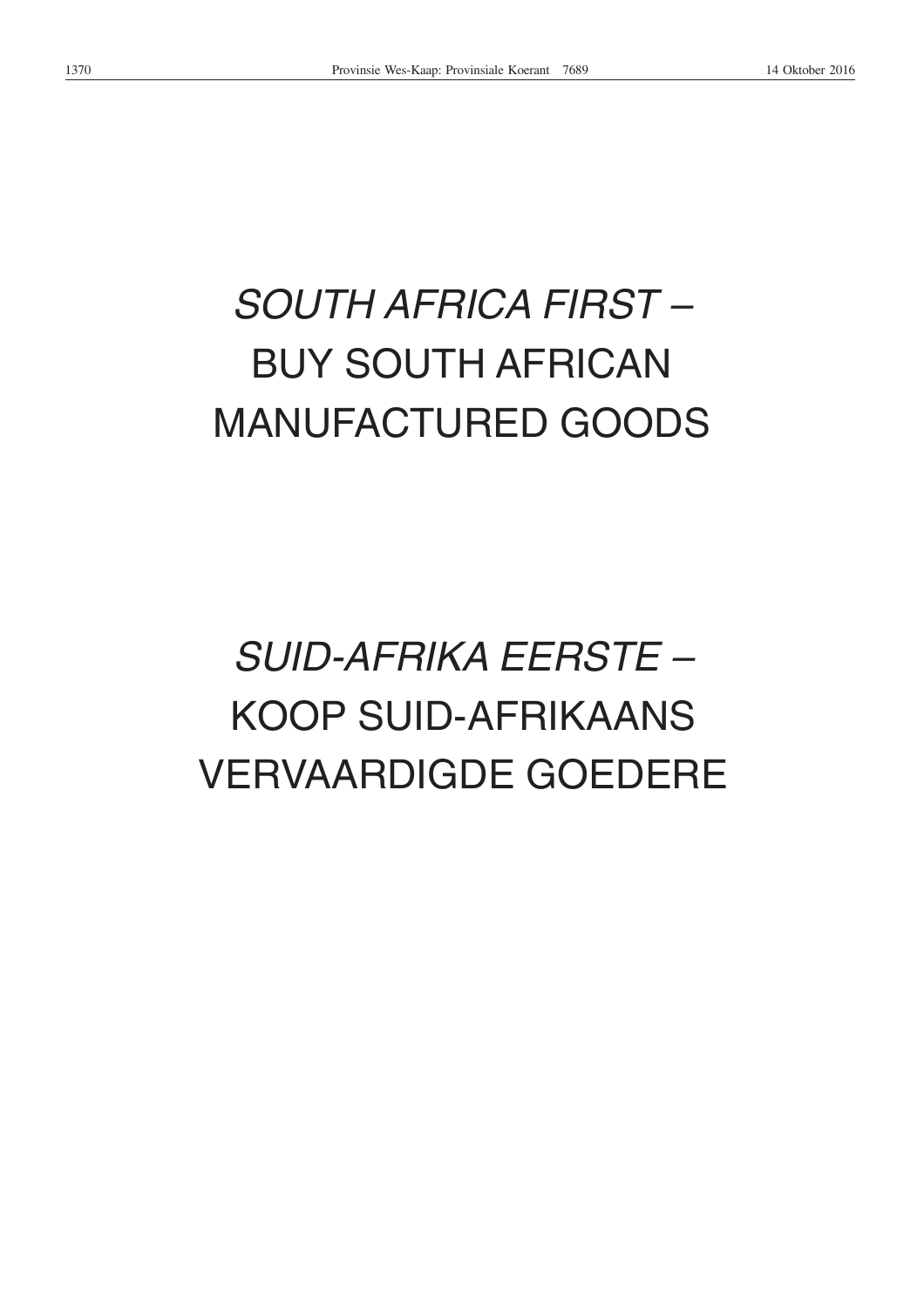| The "Provincial Gazette" of the<br><b>Western Cape</b>                                                                                                                                                                                    | Die "Provinsiale Koerant" van die<br><b>Wes-Kaap</b>                                                                                                                                                                                                                   |
|-------------------------------------------------------------------------------------------------------------------------------------------------------------------------------------------------------------------------------------------|------------------------------------------------------------------------------------------------------------------------------------------------------------------------------------------------------------------------------------------------------------------------|
| appears every Friday, or if that day is a public holiday,<br>on the last preceding working day.                                                                                                                                           | verskyn elke Vrydag of, as die dag 'n openbare<br>vakansiedag is, op die laaste vorige werkdag.                                                                                                                                                                        |
|                                                                                                                                                                                                                                           |                                                                                                                                                                                                                                                                        |
| <b>Subscription Rates</b>                                                                                                                                                                                                                 | Tarief van Intekengelde                                                                                                                                                                                                                                                |
| R293,11 per annum, throughout the Republic of South<br>Africa.                                                                                                                                                                            | R293,11 per jaar, in die Republiek van<br>Suid-Afrika.                                                                                                                                                                                                                 |
| R293,11 + postage per annum, Foreign Countries.                                                                                                                                                                                           | R293,11 + posgeld per jaar, Buiteland.                                                                                                                                                                                                                                 |
| Selling price per copy over the counter R17,00                                                                                                                                                                                            | Prys per eksemplaar oor die toonbank is R17,00                                                                                                                                                                                                                         |
| Selling price per copy through post R24,00                                                                                                                                                                                                | Prys per eksemplaar per pos is R24,00                                                                                                                                                                                                                                  |
| Subscriptions are payable in advance.                                                                                                                                                                                                     | Intekengeld moet vooruitbetaal word.                                                                                                                                                                                                                                   |
| Single copies are obtainable at 16th Floor,<br>Atterbury House, 9 Riebeek Street, Cape Town 8001.                                                                                                                                         | Individuele eksemplare is verkrygbaar by 16de Vloer,<br>Atterbury House, Riebeekstraat 9, Kaapstad 8001.                                                                                                                                                               |
|                                                                                                                                                                                                                                           |                                                                                                                                                                                                                                                                        |
| <b>Advertisement Tariff</b>                                                                                                                                                                                                               | <b>Advertensietarief</b>                                                                                                                                                                                                                                               |
| First insertion, R41,00 per cm, double column.                                                                                                                                                                                            | Eerste plasing, R41,00 per cm, dubbelkolom.                                                                                                                                                                                                                            |
| Fractions of cm are reckoned as a cm.                                                                                                                                                                                                     | Gedeeltes van 'n cm word as een cm beskou.                                                                                                                                                                                                                             |
|                                                                                                                                                                                                                                           |                                                                                                                                                                                                                                                                        |
| Notices must reach the Director-General not later than<br>10:00 on the last working day but one before the issue<br>of the <i>Gazette</i> .                                                                                               | Kennisgewings moet die Direkteur-generaal voor<br>10:00 op die voorlaaste werksdag voor die uitgawe<br>van die Koerant bereik.                                                                                                                                         |
| Whilst every effort will be made to ensure that notices<br>are published as submitted and on the date desired,<br>the Administration does not accept responsibility for<br>errors, omissions, late publications or failure to<br>publish. | Hoewel alle pogings aangewend sal word om te sorg<br>dat kennisgewings soos ingedien en op die vereiste<br>datum gepubliseer word, aanvaar die Administrasie<br>nie verantwoordelikheid vir foute, weglatings, laat<br>publikasies of versuim om dit te publiseer nie. |
| All correspondence must be addressed to the<br>Director-General, PO Box 659, Cape Town 8000, and<br>cheques, bank drafts, postal orders and money orders<br>must be made payable to the Department of the<br>Premier.                     | Alle briefwisseling moet aan die Direkteur-generaal,<br>Posbus 659, Kaapstad 8000, gerig word en tjeks,<br>bankwissels, posorders en poswissels moet aan die<br>Departement van die Premier betaalbaar gemaak<br>word.                                                 |